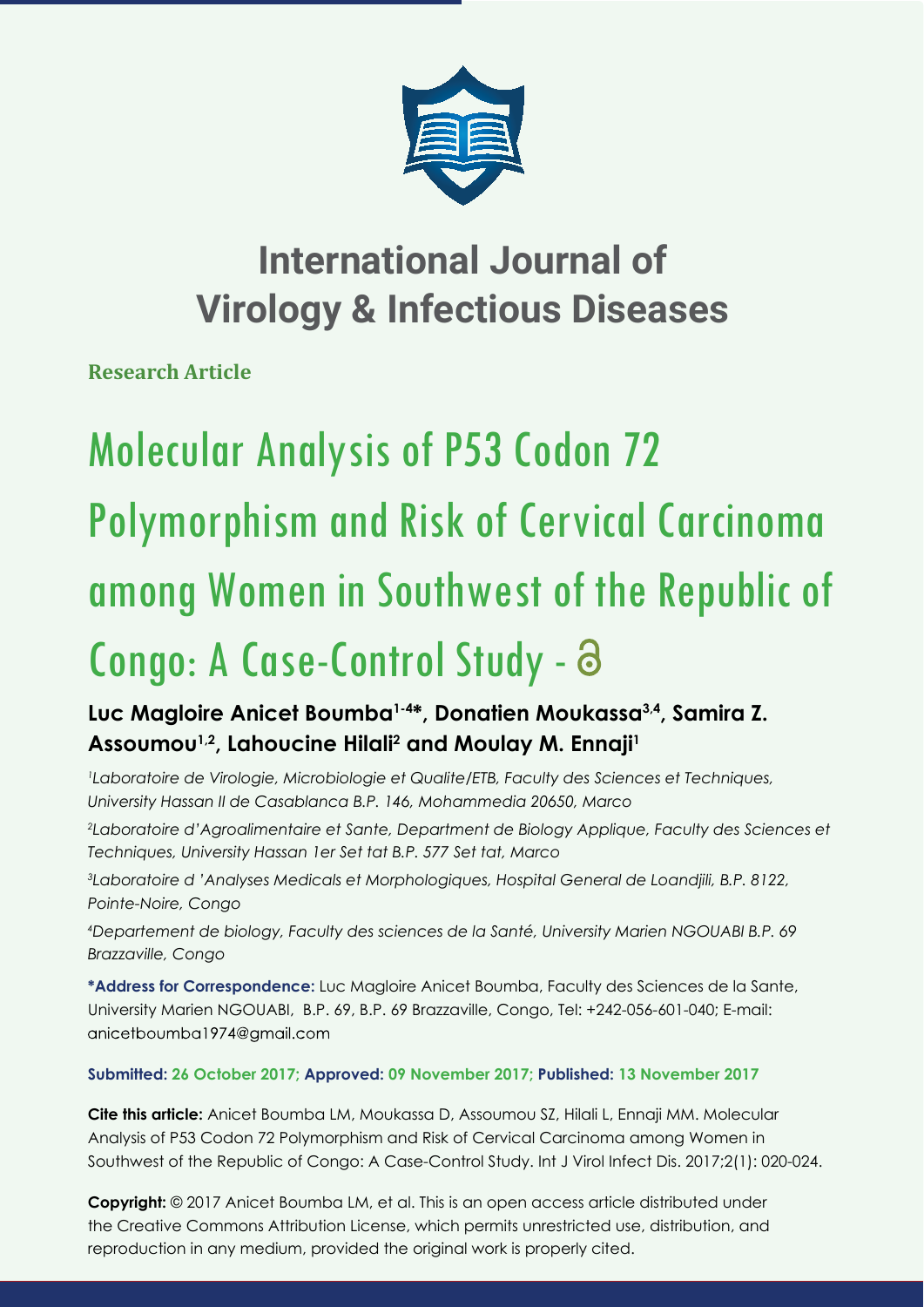#### **ABSTRACT**

A common polymorphism of *p*53 gene at codon 72 in exon 4 has been associated with increased risk in wide variety of human cancers. The arginine homozygous genotype has been reported as risk factor to HPV-related cervical carcinoma, although many studies have failed to confirm this hypothesis. This study aimed to analyze the role of p53 codon 72 polymorphism for cervical carcinoma risk in Congolese women from southwest of Congo. Samples from 106 women, 56 cervical carcinomas confirmed histologically and 50 healthy controls were analyzed by allele-specific PCR assay. HPV-DNA were detected by nested-PCR using MY09/MY11 and GP5+/GP6+ universal primers, followed by typing with type-specific primers for HPV 16 and 18. HPV-DNA was detected in 96.4% (54/56) of case group and 32% (16/50) of control. HPV16 and HPV18 were detected in 62.9% and 7.4% in the case group, and in 43.7% and 6.2% in control. Genotypes frequencies of Arg/Arg, Arg/Pro and Pro/Pro were 69.6, 21.4 and 9.0% in the cervical carcinomas and 52.0, 40.0 and 8.0% in the control. Allele frequencies of Arg and Pro were 0.80 and 0.20 in case group and 0.72 and 0.28 in the control respectively. We observed no significant association in the distribution of p53 codon 72 genotypes polymorphism between cases versus control group (*p* > 0.05). Our results showed that the codon 72 polymorphism p53 Arg would not be associated with an increased risk of developing cervical carcinoma among women in the Southwestern of Congo.

**Keywords:** p53 Codon 72 Polymorphism; Cervical carcinoma; HPV; Southwest Congo

#### **INTRODUCTION**

Cervical Cancer (CC) is the third most frequent malignancy in women worldwide. More than 85% of cases occur in developing countries [1]. Age-standardized incidence rate in the Republic of Congo is estimated at 25.2 [2]. Several epidemiological and molecular data showed clearly that the Human Papilloma Virus (HPV), particularly high-risk types are the causative agents of CC [3-5]. However, most cervical HPV-infections disappear spontaneously and only a small fraction of infected women develop cervical carcinoma [6]. This fact shows that HPV infection is necessary although not sufficient to cancer development. Other cofactors are essential, such as sexual behavior, hormonal factors, diet or genetic predisposition, of which the polymorphism of p53 gene [7]. On the other hand, it is known that the E6-HPV gene binds to the p53 protein and induces its degradation by the ubiquitin-dependent pathway [3,8-10]. This process is necessary for the immortalization of cervical epithelial cells and the progression of cancer. Indeed, the p53 protein is a transcription factor that regulates important cellular functions. The p53 participates in cell cycle regulation, apoptosis or DNA repair. Several studies have shown that the p53 is mutated or degraded in more than 50% of all human cancers [11-13]. These genetic alterations include allelic loss, mutations and epigenetic changes [11,14]. Several polymorphisms have been described in this gene; the most commonly studied is a Single Nucleotide Polymorphism (SNP) at codon 72 in exon 4. This SNP encodes for two forms structurally different of the p53 protein [12,15]. The SNP consists in the substitution of an amino acid Proline (CCC, p53Pro) to an amino acid arginine (CGC, p53Arg) in the proline-rich region [16]. The consequence of this amino acid change is the difference in the susceptibility to malignant transformation, induction of apoptosis, and transcriptional activity [17,18]. Since the study of Storey et al. (1998), the involvement of this polymorphism in the cervical cancer development was widely studied. In this study, Storey showed that the arginine form of p53 protein was more vulnerable than proline form to binding and degradation by the E6 HPV gene. Similarly, women who are homozygous Arg/Arg are seven times more likely to develop cervical cancer than those who are homozygous Pro/Pro [19]. However, the results of different studies on the subject remain controversial [4]. To our knowledge, the impact of the p53 codon 72 polymorphism in cervical carcinoma development among Congolese women has not been reported yet. In the present study, we investigated the eventual association between p53 Codon 72 Arg/Pro SNP and Cervical Carcinoma (CC) in Congolese women.

#### **MATERIALS AND METHODS**

#### **Study population and design**

**One hundred and six patients were included in this study:**  For case group, we used DNA from tissues derived from 56 women aged 31-72 years (average age: 48.51 ± 9.03 years, median age: 47.5 years) who had a cervical carcinoma (all squamous cell carcinoma) histologically confirmed. For control group, 50 cervical scrapes from women aged 19-63 years (average age: 46.40 - 9.86 years, median age: 46.5 years), who had a normal cervical cytology were also used. The control group was selected among women who participated in the routine gynecological examination at the General Hospital of Loandjili (Pointe-noire, Congo). Inclusion criteria were normal findings by gynecological exam without any cytological abnormality (Pap smear test) and history of precancerous or cancerous lesion.A case-control study approach was used to investigate the susceptibility of the p53 codon 72 polymorphism to increase risk of cervical cancer development in Congolese women. Informed consent was obtained for all women and study was approved by the local ethics committee of Health Research Sciences of Congo.

SeiRes ture

**DNA extraction and detection of HPV infection:** DNA extraction was performed using phenol/chloroform/isoamyl alcohol (25:24:1) method according to the method routinely used in our laboratory as previously described [20]. DNA pellet was dried and resuspended in 50 m l of Ultra-pure PCR water (Bioline, UK). The HPV-DNA were detected by nested-PCR using MY09/MY11 and GP5+/GP6+ universal primers and screened for the presence of HPV16/18 by PCR using HPV 16 and 18 type-specific primers as previously described [21].

Allele Specific PCR Analysis of the p53 Polymorphism: Genotyping of p53 gene at codon 72 was performed by PCR method using allelespecific primer pairs: p53-a1(5'-TCCCCCTTGCCGTCCCAA-3') and p53-a2 (5'-CTGGTGCAGGGGCCACG-3') for arginine (142 bp) and p53-p1 (5'-GCCAGAGGCTGCTCCCC-3') and p53-p2 (5'-CGTGCAAGTCACAGACTT-3') for proline (178 bp). The allele specific PCR amplification (AS-PCR) was done separately for each of the two polymorphic variants (proline or arginine Alleles) with some minor modifications [22]. PCR reaction mixture (25  $\mu$ L) consisted of 2 μL of template DNA solution (100 ng of DNA), 1X Taq Reaction buffer (200 mM Tris pH 8.4, 500 mmKCl), 2 mM of MgCl2, 0.2 mM of dNTP, 20 pmol of each primers and 1U platinum Taq polymerase (Invitrogen; Carlsbad, CA). PCR was carried out in a Perkin Elmer 2400 Gene Amp® PCR thermal Cycler (Scientific Support, Inc, Hayward, CA) at 94°C for 5 min to initial denaturation, followed by 35 cycles of denaturation at 94°C for 30s, annealing at 59°C for 50s, and extension at 72 $^{\circ}$ C for 30s. The final step of elongation was performed at 72°C for 7 min. The PCR products were analyzed by electrophoresis on a 2% agarose gel (Promega).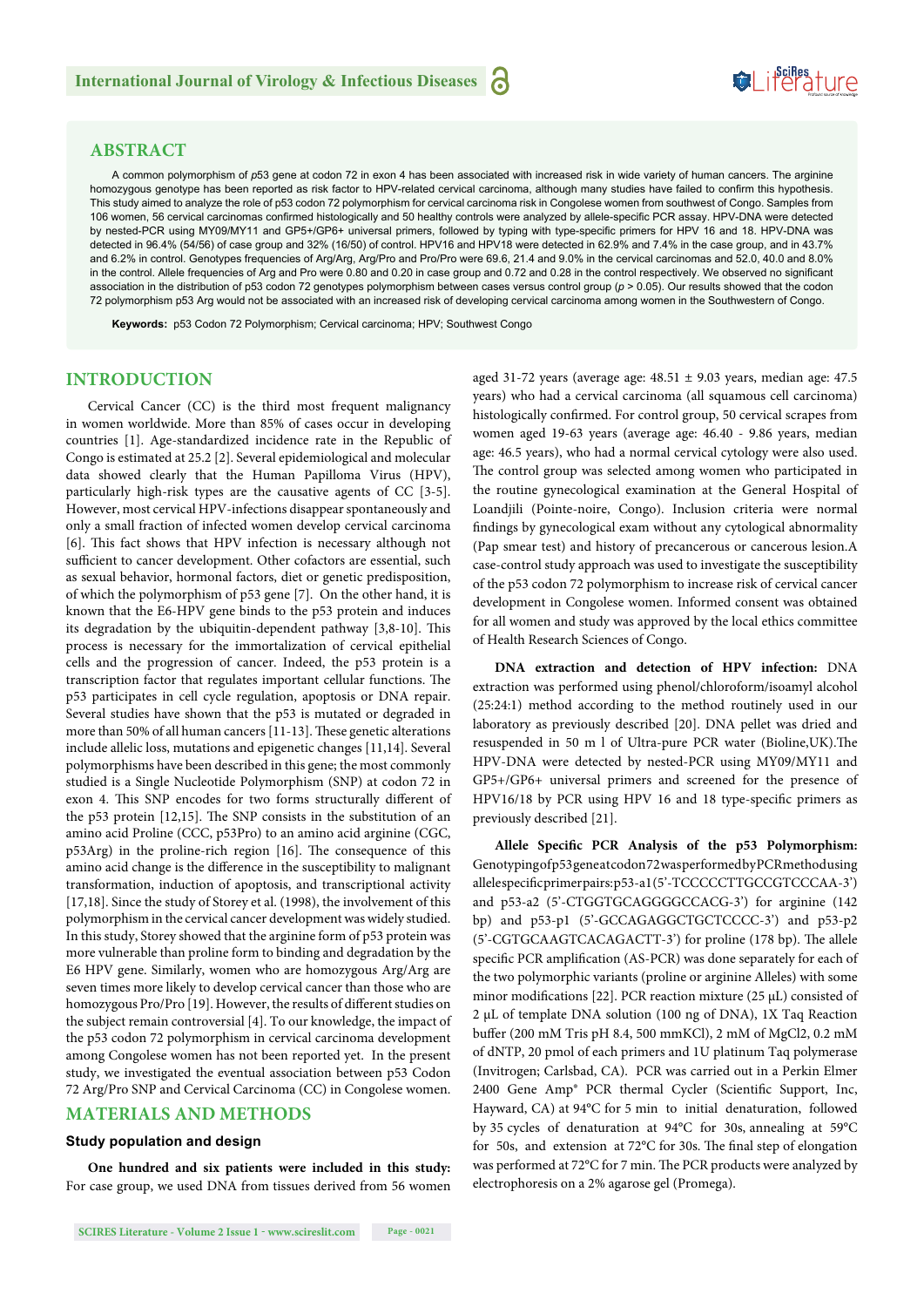#### **STATISTICAL ANALYSIS**

Statistical analysis was performed by Epi-info7 software (www. epivf.fr) using the Fisher's exact test or chi-square tests with and Odd ratio (OR) and its 95 % confidence interval (95 %CI) to find association and estimated risk ratio of Arg/Arg versus Arg/Pro and Pro/Pro or Pro/Pro group versus Arg/Pro and Arg/Arg between the two groups. Deviation from Hardy–Weinberg Equilibrium (HWE) in the studied groups was examined by X2 test. *P* < 0.05 was considered to represent significant.

#### **RESULTS**

All groups showed a good fit to the Hardy–Weinberg equilibrium (*p* > 0.05). HPV infection was present in 32.0 % (16/50) of cases in control group and 96.4% (54/56) of cases in case group. HPV16/18 was detected in 70.0% and 50.0% of positives-HPV in case group and control group respectively. All results are reported in (Table 1). The (Figure 1) illustrates the PCR analysis products of p53 Arg 72 Pro using allele-specific polymerase chain reaction. The relative frequencies of alleles and genotypes distribution are summarized in (Table 1). The frequencies of alleles were: 0.80 for Arg versus 0.20 for Pro in case group; and 0.72 for Arg versus 0.28 for Pro in control group. The proportions of individual codon 72 p53 genotypes in case group versus control group were: 39/56 (69.6 %) versus 26/50 (52.0 %) for Arg/Arg; 12/56 (21.4 %) versus 20/50 (40.0 %) for Arg/ Pro and  $5/56$  (9.0 %) versus  $4/50$  (8.0 %) for Pro/Pro. No significant difference was found in the distributions of p53 codon 72 genotypes among cases versus controls in increasing risk for cervical carcinoma development in our population: OR for Pro/Pro-Arg/Pro was 2.1 (95%CI 0.95–4.69; *p* = 0.06) and Arg/Arg-Arg/Pro was 1.1 (95%CI  $0.28 - 4.45; p = 0.86$ .

#### **DISCUSSION**

Genetic polymorphisms have been described as having a major role in the cancer development  $[23,24]$ . The hypothesis that certain types of p53 gene polymorphisms could represent a risk factor to develop cancer has been extensively studied. Several studies have provided evidence that the p53 polymorphism at codon 72 of exon 4 may be associated with some tumors, such as cervical cancer [25,26]. According to their study, Storey et al (1998) were the first observed that women homozygous for arginine (Arg/Arg) were approximately seven-fold more susceptible than heterozygous females to develop

| <b>Samples</b> | <b>Total</b><br>$n$ (%) | Genotypes |           |         | <b>Alleles</b> |       |
|----------------|-------------------------|-----------|-----------|---------|----------------|-------|
|                |                         | Arg/Arg   | Arg/Pro   | Pro/Pro | Arg            | Pro   |
|                |                         | n (%)     | n (%)     | n (%)   | $n$ (%)        | n (%) |
| Controlos      |                         | 26 (52.0) | 20(40.0)  | 4(8.0)  | 0.72           | 0.28  |
| HPV+           | 16 (32.0)               | 8(50.0)   | 6(37.5)   | 2(12.5) |                |       |
| HPV-           | 34 (68.0)               | 18 (52.9) | 14 (41.1) | 2(5.8)  |                |       |
| HPV16/18       | 8(50.0)                 | 4(50.0)   | 3(37.5)   | 1(12.5) |                |       |
| Cases $(n=56)$ |                         | 39 (69.6) | 12 (21.4) | 5(9.0)  | 0.80           | 0.20  |
| HPV+           | 54 (96.4)               | 38 (70.3) | 11 (20.3) | 5(9.2)  |                |       |
| HPV-           | 2(3.6)                  | 1(50.0)   | 1(50.0)   | 0(0.0)  |                |       |
| HPV166/18      | 38 (70.3)               | 27 (71.0) | 8(21.0)   | 3(7.8)  |                |       |



Arg/Arg: Arginine homozygous (142 bp); Arg/Pro: heterozygous genotype; Pro/Pro: Proline homozygous (178 bp); M: 100 bp ladder.

cervical cancer [19]. Hence the hypothesis that, arginine genotype is an important risk factor for cervical cancer especially in the presence of HPV-infection. However, few studies have also subsequently confirmed this hypothesis [27-31], whereas others could not confirm this hypothesis  $[27,32-36]$ . In Africa, a few studies have been dedicated to assessing the impact of this polymorphism in the development of cervical cancer among some populations. However, the majority of these studies found no significant association between the polymorphism at codon 72 of p53 and susceptibility to cervical cancer [37-40]. To investigate the susceptibility of p53 codon 72 single-nucleotide polymorphism (SNP72) in the increase risk of the cervical cancer development among Congolese women, 106 genomic DNA samples from 56 cervical carcinomas cases histologically confirmed and 50 healthy controls with normal cervical cytology (Pap smear) were included for study. The genotype distribution of the p53 polymorphism fit the Hardy-Weinberg equilibrium in the cases and controls group ( $p > 0.05$ ) [41]. The results showed no significant difference in the distribution of genotype Arg/Arg versus Arg/Pro and Pro/Pro between the cases group and that of the controls ( $p = 0.06$ ). However, the relative frequency of the Arg allele was higher in cervical carcinoma group compared to the control group. Ours findings indicate that there is no association between the arginine genotype and increasing risk of cervical cancer in our studied population and seems not to confirm the first hypothesis of Storey et al. These results are consistent with several other studies in different populations of the world that could not demonstrate the initial hypothesis by studying this SNP. These conflicting results were attributed to the types of samples, the different methodologies used as well as to ethnic differences of each population [32-36]. Nevertheless, some studies has well confirmed the risk association between the p53Arg codon 72 polymorphism and development of cervical cancer as shown two meta-analysis worldwide and many other studies having investigated the issue. [4,42,43].In this study, the high tendency of Arg genotype in the patient group compared to the control group may reflect a potential risk in our population. Future studies with larger size samples would certainly help to elucidate this hypothesis. In conclusion, despite the high proportion of Arg genotype in patient group, the carriers of Arg allele in codon 72 p53 gene have not an increased risk for development of cervical carcinoma in Southwest Congolese women. However considering the small sample size of our study, a larger case-control study is necessary to confirm this trend in the general Congolese population.

#### **AUTHORS' CONTRIBUTIONS**

ALMB conducted all handling and the overall design of the experiment. SZA participate in the critical reading of the manuscript and conducting statistical analysis. DM participated in the critical reading of the manuscript and sampling. LH and MME were responsible for the implementation of the project. All authors read and approved the final manuscript.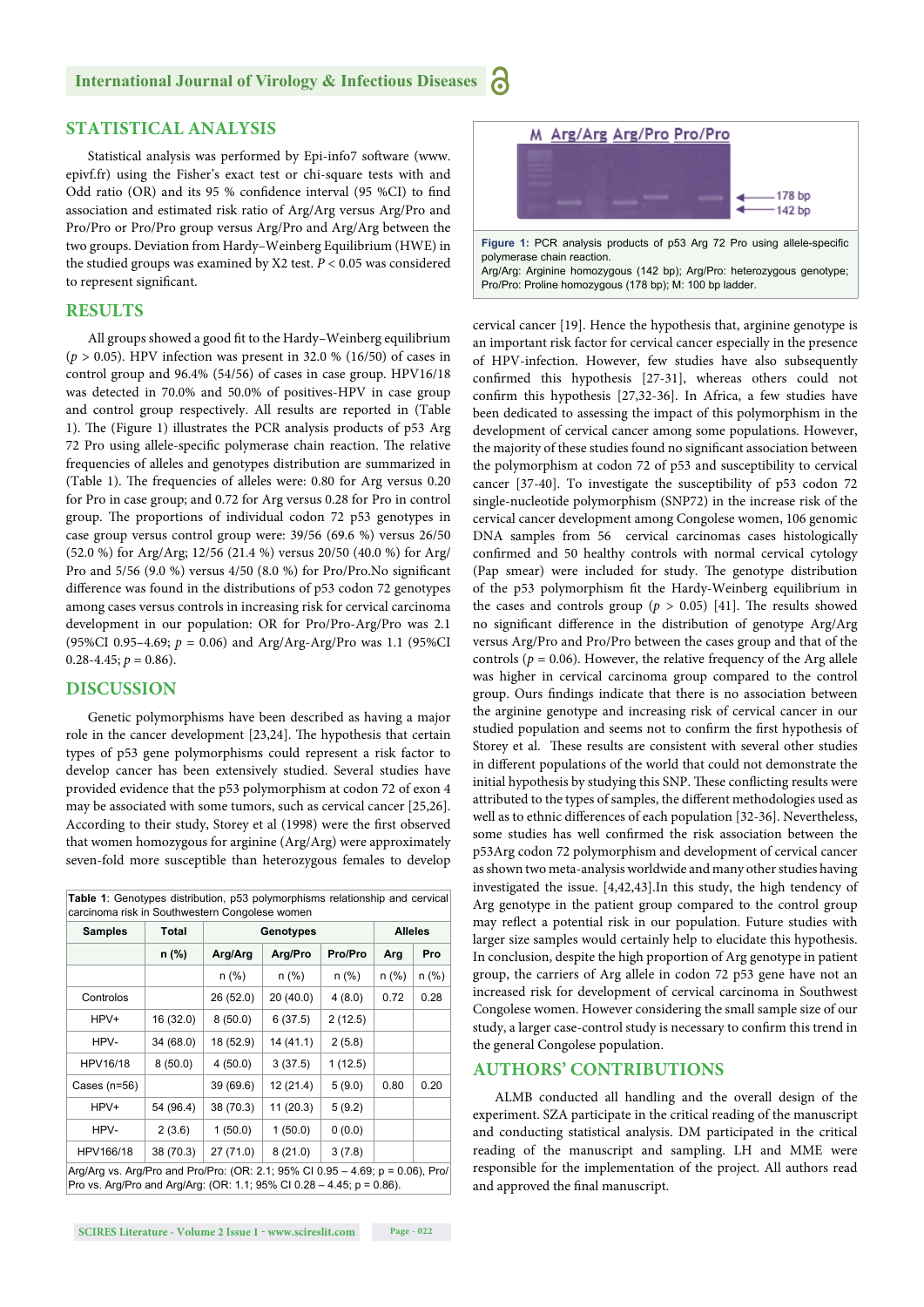#### **ACKNOWLEDGEMENT**

This project was financially supported by the Moroccan Minister of Higher Education. We have received technical assistance from UATRS-CNRST, Morocco. The authors thank Dr. JV Mambou for their efforts in the critical reading of this article and its multifaceted support.

#### **REFERENCES**

- 1. Jemal A, Bray F, Center MM, Ferlay J, Ward E, Forman D. Global cancer statistics. CA Cancer J Clin. 2011; 61: 69-90. https://goo.gl/xMXhVz
- 2. WHO/ICO. Information centre on HPV and cervical cancer (HPV information center). Human Papillomavirus and related Diseases in Congo. 2014. https://goo.gl/EsshTq
- 3. Zur Hausen H. Papilloma viruses and cancer: from basic studies to clinical application. Nat Rev Cancer 2002; 2:342-350. https://goo.gl/bvRiir
- 4. Klug SJ, Ressing M, Koenig J, Abba MC, Agorastos T, Brenna SM, et al. TP53 codon 72 polymorphism and cervical cancer: a pooled analysis of individual data from 49 studies. Lancet Oncol. 2009; 10: 772-784. https://goo.gl/46Kc1p
- 5. Carter JR, Ding Z, Rose BR. HPV infection and cervical disease: a review. Aust N Z J Obstet Gynaecol. 2011; 51: 103-108. https://goo.gl/ZLfM6P
- 6. Nagpal JK, Patnaik S, Das BR. Prevalence of high-risk human papilloma virus types and its association with P53 codon 72 polymorphism in tobacco addicted Oral Squamous Cell Carcinoma (OSCC) patients of Eastern India. Int J Cancer. 2002; 97: 649-653. https://goo.gl/AnQRKT
- 7. Castellsagué X, Bosch FX, Muñoz N. Environmental co-factors in HPV carcinogenesis. Virus Research. 2002; 89: 191-199. https://goo.gl/AYXci1
- 8. Yi JW, Jang M, Kim SJ, Kim SS, Rhee JE. Degradation of p53 by natural variants of the E6 protein of human papillomavirus type 16. Oncol Rep. 2013; 29: 1617-1622. https://goo.gl/i6vJyts
- 9. Fu L, Van Doorslaer K, Chen Z, Ristriani T, Masson M, Travé G, et al. Degradation of p53 by Human <italic>Alphapapillomavirus</italic> E6 Proteins Shows a Stronger Correlation with Phylogeny than Oncogenicity. PLoS ONE. 2010; 5: 12816. https://goo.gl/YptVKR
- 10. Scheffner M, Werness BA, Huibregtse JM, Levine AJ, Howley PM. The E6 oncoprotein encoded by human papillomavirus types 16 and 18 promotes the degradation of p53. Cell. 1990; 63: 1129-1136. https://goo.gl/bShswZ
- 11. Chang F, Syrjänen S, Syrjänen K. Implications of the p53 tumorsuppressor gene in clinical oncology. J Clin Oncol. 1995; 13: 1009-1022. https://goo.gl/p9Rinu
- 12. Addala L, Kumar Ch K. P53 Codon 72 Gene Polymorphism and Risk of Oral Squamous Cell Carcinoma in South Indian Population: A Case-Control Study. Journal of Cancer Science & Therapy 2012.
- 13. Ferreira da Silva I, Koifman RJ, Quinto Santos Souza C, Ferreira de Almeida Neto O, Koifman S. TP53 genetic polymorphisms and environmental risk factors associated with cervical carcinogenesis in a cohort of Brazilian women with cervical lesions. J Toxicol Environ Health A. 2010; 73: 888-900. https://goo.gl/Cig1mv
- 14. Murakami I, Hiyama K, Ishioka S, Yamakido M, Kasagi F, Yokosaki Y. p53 Gene Mutations Are Associated with Shortened Survival in Patients with Advanced Non-small Cell Lung Cancer: An Analysis of Medically Managed Patients. Clin Cancer Res. 2000; 6: 526-530. https://goo.gl/6ozkjn
- 15. Matlashewski GJ, Tuck S, Pim D, Lamb P, Schneider J, Crawford LV. Primary structure polymorphism at amino acid residue 72 of human p53. Mol Cell Biol. 1987; 7:961-963. https://goo.gl/JA3XSm
- 16. Scheckenbach K, Lieven O, Götte K, Bockmühl U, Zotz R, Bier H, et al. p53 Codon 72 Polymorphic Variants, Loss of Allele-Specific Transcription, and Human Papilloma Virus 16 and/or 18 E6 Messenger RNA Expression in Squamous Cell Carcinomas of the Head and Neck. Cancer Epidemiol Biomarkers Prev. 2004; 13: 1805-1809. https://goo.gl/7tq5Mn
- 17. Buchman VL, Chumakov PM, Ninkina NN, Samarina OP, Georgiev GP. A variation in the structure of the protein-coding region of the human p53 gene. Gene. 1988; 70: 245-252. https://goo.gl/wXr2pW
- 18. Pim D, Banks L. p53 polymorphic variants at codon 72 exerts different effects on cell cycle progression. Int J Cancer. 2004; 108: 196-199. https://goo.gl/7xaquT
- 19. Storey A, Thomas M, Kalita A, Harwood C, Gardiol D, Mantovani F, et al. Role of a p53 polymorphism in the development of human papillomavirusassociated cancer. Nature. 1998; 393: 229-234. https://goo.gl/6Rg2B1
- 20. Boumba AL, Hilali L, Mouallif M, Moukassa D, Ennaji MM. Specific genotypes of human papillomavirus in 125 high-grade squamous lesions and invasive cervical cancer cases from Congolese women. BMC public health. 2014; 14: 1320. https://goo.gl/XnbpZZ
- 21. Boumba LMA, Qmichou Z, Mouallif M, Attaleb M, Mzibri ME, Hilali L, et al. Human papillomavirus genotypes distribution by cervical cytologic status among women attending the general hospital of loandjili, pointenoire, southwest congo (Brazzaville). J Med Virol. 2015; 87: 1769-1776. https://goo.gl/EjuKke
- 22. Li T, Lu Z-M, Guo M, Wu Q-J, Chen K-N, Xing H-P, et al. p53 codon 72 polymorphism (C/G) and the risk of human papillomavirus-associated carcinomas in China. Cancer. 2002; 95: 2571-2576. https://goo.gl/7WESQ2
- 23. Sousa H, Santos AM, Pinto D, Medeiros R. Is the p53 codon 72 polymorphism a key biomarker for cervical cancer development? A meta-analysis review within European populations. Int J Mol Med. 2007; 20: 731-741. https://goo.gl/mgvthZ
- 24. Koshiol J, Hildesheim A, Gonzalez P, Bratti MC, Porras C, Schiffman M, et al. Common Genetic Variation in TP53 and Risk of Human Papillomavirus Persistence and Progression to CIN3/Cancer Revisited. Cancer Epidemiol Biomarkers Prev. 2009; 18: 1631-1637. https://goo.gl/K3dB2Z
- 25. Eltahir HA, Adam AA, Yahia ZA, Ali NF, Mursi DM, Higazi AM, et al. p53 Codon 72 arginine/proline polymorphism and cancer in Sudan. Mol Biol Rep. 2012; 39: 10833-10836. https://goo.gl/MLVZq9
- 26. Whibley C, Pharoah PD, Hollstein M. p53 polymorphisms: cancer implications. Nat Rev Cancer. 2009; 9: 95-107. https://goo.gl/Tx1bM6
- 27. Malisic E, Jankovic R, Brotto K, Radulovic S. TP53 codon 72 polymorphism and risk of cervical carcinoma in Serbian women. Arch Gynecol Obstet. 2013; 288: 621-625. https://goo.gl/q2upCf
- 28. Ciotti M, Coletti A, Giuliani L, Cappiello G, Syrjanen K, Favalli C. The p53 codon 72 arg/arg homozygous women in central Italy are at increased risk for HPV infections. Anticancer Res. 2006; 26: 3745-3748. https://goo.gl/LiCDb9
- 29. Min-min H M-rX, Ze- yi C, Kai- xuan Y, Zhi- lin S. Analysis of p53 codon 72 polymorphism and its association with human papillomavirus 16 and 18 E6 in Chinese cervical lesions. Int J Gynecol Cancer. 2006; 16: 2004- 2008. https://goo.gl/QNXGGm
- 30. Jiang P, Liu J, Li W, Zeng X, Tang J. Role of p53 and p21 polymorphisms in the risk of cervical cancer among Chinese women. Acta Biochim Biophys Sin (Shanghai). 2010; 42: 671-676. https://goo.gl/MJ2JoL
- 31. Zehbe I, Voglino G, Wilander E, Genta F, Tommasino M. Codon 72 polymorphism of p53 and its association with cervical cancer. Lancet. 1999; 354: 218-219. https://goo.gl/MuRAvS
- 32. Baek WK, Cho JW, Suh SI, Suh MH, Shin DH, Cho CH, et al. p53 codon 72 polymorphism and risk of cervical carcinoma in Korean women. J Korean Med Sci. 2000; 15:65-67. https://goo.gl/1ZmQtz
- 33. Koushik A, Platt RW, Franco EL. p53 codon 72 polymorphism and cervical neoplasia: a meta-analysis review. Cancer Epidemiol Biomarkers Prev. 2004; 13: 11-22. https://goo.gl/6tQ5pT
- 34. Oliveira S, Sousa H, Santos AM, Pinto D, Pinto-Correia AL, Fontoura D, et al. The p53 R72P polymorphism does not influence cervical cancer development in a Portuguese population: a study in exfoliated cervical cells. J Med Virol. 2008; 80: 424-429. https://goo.gl/kBTqmx
- 35. Rosenthal AN, Ryan A, Al-Jehani RM, Storey A, Harwood CA, Jacobs IJ. p53 codon 72 polymorphism and risk of cervical cancer in UK. Lancet. 1998; 352: 871-872. https://goo.gl/vpevho
- 36. Govan VA LS, Saleh D, Hoffman M, Williamson AL. No relationship observed between human p53 codon-72 genotype and HPV- associated cervical cancer in a population group with a low arginine-72 allele frequency. Int J Immunogenet. 2007; 34: 213- 217. https://goo.gl/7fjUyU